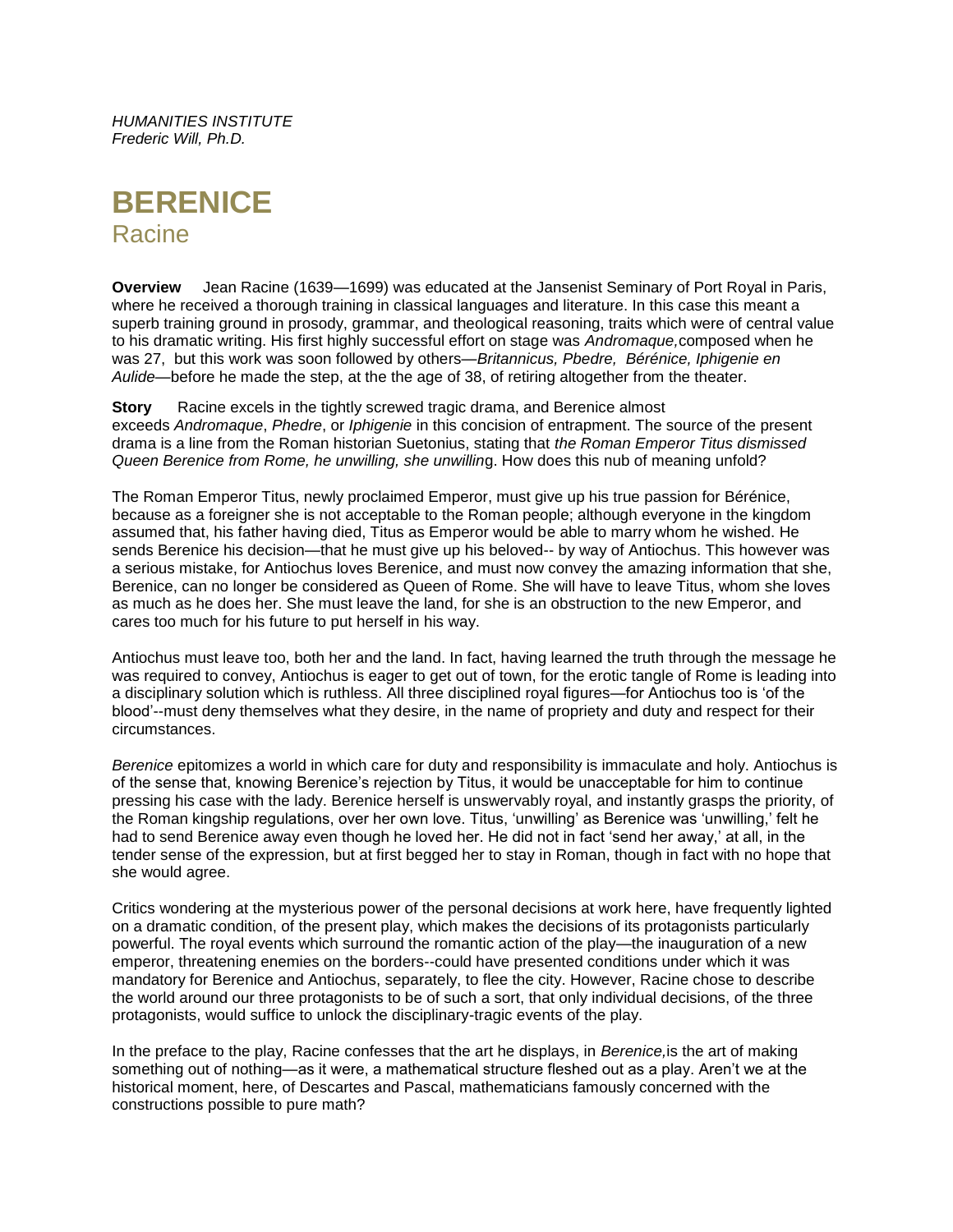# **Themes**

**Passion** All three of the protagonists are seriously in love, from before the start of the play. Their passions are a given.

**Duty** Each individual has to deal with his or her unique reasons for not giving in to his/her passions. The play turns around the distinctive ways each major character discovers his or her duty. The suffering involved in this almost Asian spectacle of renunciation is most potently summed up in the way Antiochus finds himself designated to bear a self-destroying message to Berenice, by which he notifies her of the King's decision.

## **Characters**

**Berenice** is a queenly lady, fit to be the new Empress of Rome, but she is kept from that destiny by the feeling of the Roman people, that they do not want a foreigner, which she is, in their ruling line.Her immediate decision to remove herself is characteristically royal.

**Titus** rivals Berenice in his sensitivity to his social situation. All he needs, is to hear his people muttering about the impropriety of a foreigner at the helm of Rome, and his mind is clear; his duty comes first, and his duty obliges him to put his country first.

## **Bérénice** *(*Conscientious)

**Character** Just as the play is strict, so the verbal source of it is tight and limited. That source is a line from the Roman historian Suetonius, stating that *the Emperor Titus dismissed Queen Berenice from Rome, he unwilling, she unwillin*g. Titus, newly proclaimed Emperor, must give up his true passion for Bérénice, because as a foreigner she is not acceptable to the Roman people. He sends his decision to Berenice by way of Antiochus, who loves her, and who now realizes that she loves the new king. She must leave the land, for she is an obstruction to the new Emperor, and cares too much for his future to put herself in his way. And Antiochus must leave too, both her and the land. All three disciplined royal figures must deny themselves what they desire, in the name of propriety and duty. Berenice epitomizes a world in which care for the other's needs determines all.

**Parallels** Classical literature offers sharp examples of the exercise of discipline among literary characters. Beautiful examples occur in Homer's *Odyssey*; Odysseus, trapped in Polyphemus' cave with his men, obliges them to them to be silent, so they won't be discovered; in the land of the lotus eaters Odysseus Implores his men not to eat the lotus plant, a narcotic which would render them apathetic and woozy—and they desist from the temptation. Aeneas, in Virgil's*Aeneid*(19 B.C.), exercises exemplary (and cruel) self-discipline, by refusing to yield to Dido's passionate desire for him; Aeneas sails on, with his men, to the Italy fate has destined him to settle. Ralph Waldo Emerson, in 'Self-Reliance,' 1841, presents a modern but timeless case for the discipline of taking responsibility for yourself, forming your own opinions, and following your own star.

#### **Illustrative moments**

**Pride** Bérénice believes she will become queen to the newly chosen Roman emperor. She is proud, though she knows she is about to have to tell Antiochus, who loves her as she loves Titus, that she must leave him. Her incomplete understanding of the political issues facing Titus, like Antiochus' similar ignorance of what was going on in her emotions, forms the stuff of this strict bare play. One might add that Titus himself, now swamped with sudden new coronation duties, finds himself tortured by the need to explain his situation to Berenice, who is still under the illusion of being Titus' lover.

**Doubt** Bérénice begins to question Titus' interest in her, for in the midst of the ceremonies of becoming Emperor, he finds himself deeply distracted.

'A sigh, a glance, one word from your lips: this is the whole ambition of a heart like mine,' she says to him. She is ignorant of the huge secret he is withholding from her—that he must dump her-- and which he